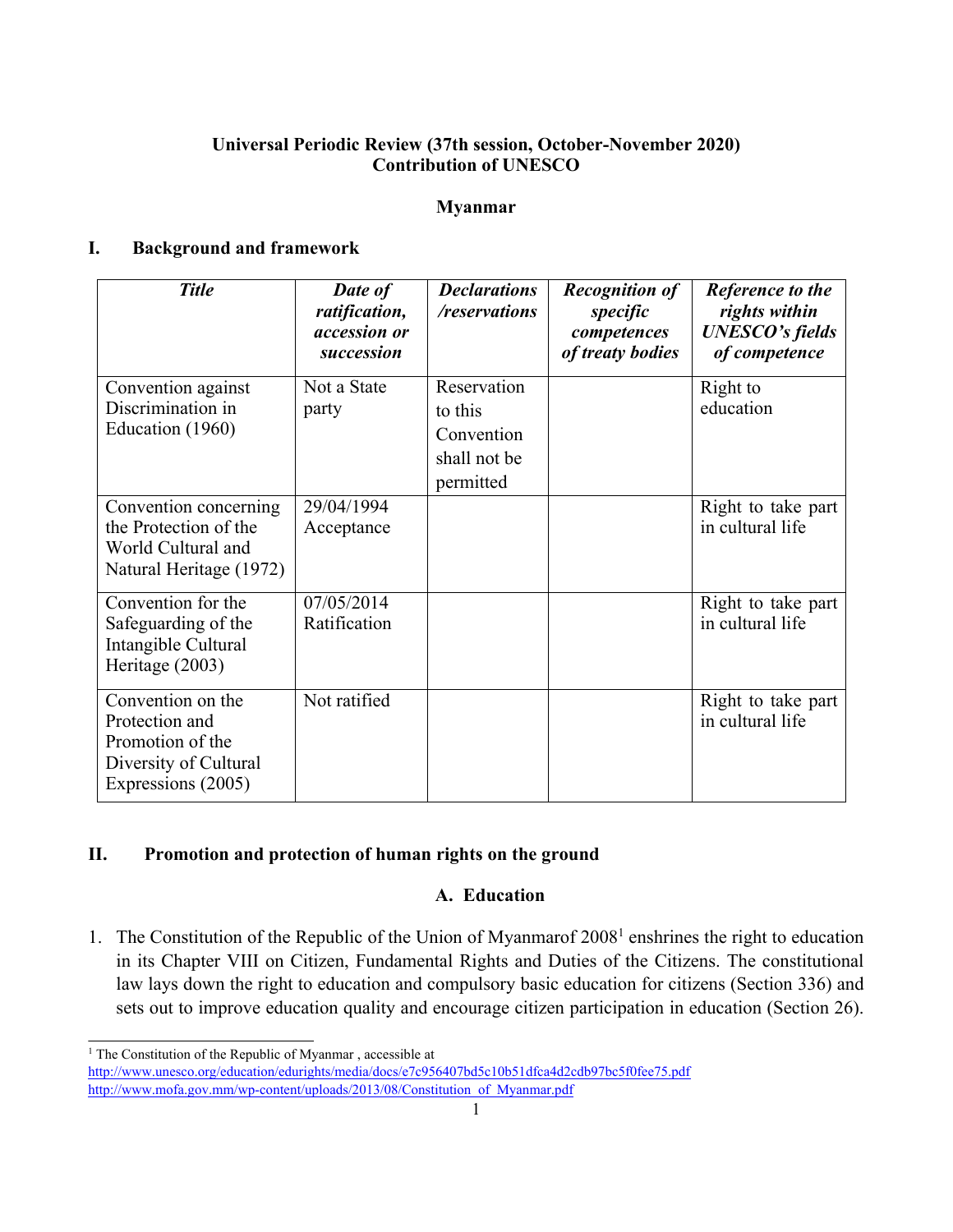In addition, it provides guarantee of equal rights for all and prohibits discriminate based on race, birth, religion, official position, status, culture, sex and wealth (Sections 347 and 348).

2. The National Education Law (NEL) was adopted in 2014<sup>2</sup> and later amended in 2015.<sup>3</sup> It outlines the principles of education, especially regarding access to education, free compulsory primary education and life-long learning opportunities (Sections 3 and 4). The law also defines the scope of the free compulsory primary education and the responsibilities related to its implementation (Sections 16(a), 17, 45, 48 and 49a-b). Extensive reference to non-formal education and to continuing education and life-long learning are encompassed as well (Sections 31, 32a-c, 33a-d, 58g and 61).

# **B. Freedom of opinion and expression**

Constitutional and Legislative framework:

- 3. Freedom of expression is safeguarded in the 2008 Constitution of the Republic of the Union of Myanmar. 4
- 4. In 2014, <sup>a</sup> new Media Bill was enacted in the Republic of the Union of Myanmar. The Media Law outlined the rights of journalists and of the media, furthering freedom of expression. 5
- 5. However, the Printer'<sup>s</sup> and Publishers' Registration Law expands the government'<sup>s</sup> control over the press 6 , including giving the Ministry of Information the power to issue and revoke publishing licenses.
- 6. Under the 1861 Penal Code, defamation is criminalized with penalties of up to two years' imprisonment. 7 Furthermore, the 1923 State Secrets Act also contains imprisonment sentences for anyone found guilty of disclosing state secrets of up to fourteen years.
- 7. A draft Right to Information Law has been submitted to Union Parliament since September 2016.

Implementation of legislation:

<sup>2</sup> National Education Law, 2014 (41/2014), unofficial translation accessible at:

<http://www.ilo.org/dyn/natlex/docs/ELECTRONIC/100493/120566/F28507983/MMR100493%20Eng.pdf>

<sup>3</sup> National Education Amendment Law, 2015 (38/2015), accessible at:

[http://www.ilo.org/dyn/natlex/natlex4.detail?p\\_lang=en&p\\_isn=100492](http://www.ilo.org/dyn/natlex/natlex4.detail?p_lang=en&p_isn=100492) *(PDF only accessible in Burmese)* 4 See the Constitution of the Republic of the Union of Myanmar (2008) at [http://www.burmalibrary.org/docs5/Myanmar\\_Constitution-2008-en.pdf](http://www.burmalibrary.org/docs5/Myanmar_Constitution-2008-en.pdf).

<sup>&</sup>lt;sup>5</sup> See the 2014 Media Law at [http://www.burmalibrary.org/docs17/2014-Media\\_Law-en.pdf](http://www.burmalibrary.org/docs17/2014-Media_Law-en.pdf).

<sup>6</sup> See the 2014 Printer'<sup>s</sup> and Publisher'<sup>s</sup> Registration Law at [http://www.burmalibrary.org/docs18/2014-03-14-](http://www.burmalibrary.org/docs18/2014-03-14-Printing_and_Publishing_Law-13-bu.pdf)

Printing and Publishing Law-13-bu.pdf (in Burmese).

<sup>&</sup>lt;sup>7</sup> See the Penal Code of Myanmar at [http://www.burmalibrary.org/docs6/MYANMAR\\_PENAL\\_CODE-corr.1.pdf](http://www.burmalibrary.org/docs6/MYANMAR_PENAL_CODE-corr.1.pdf).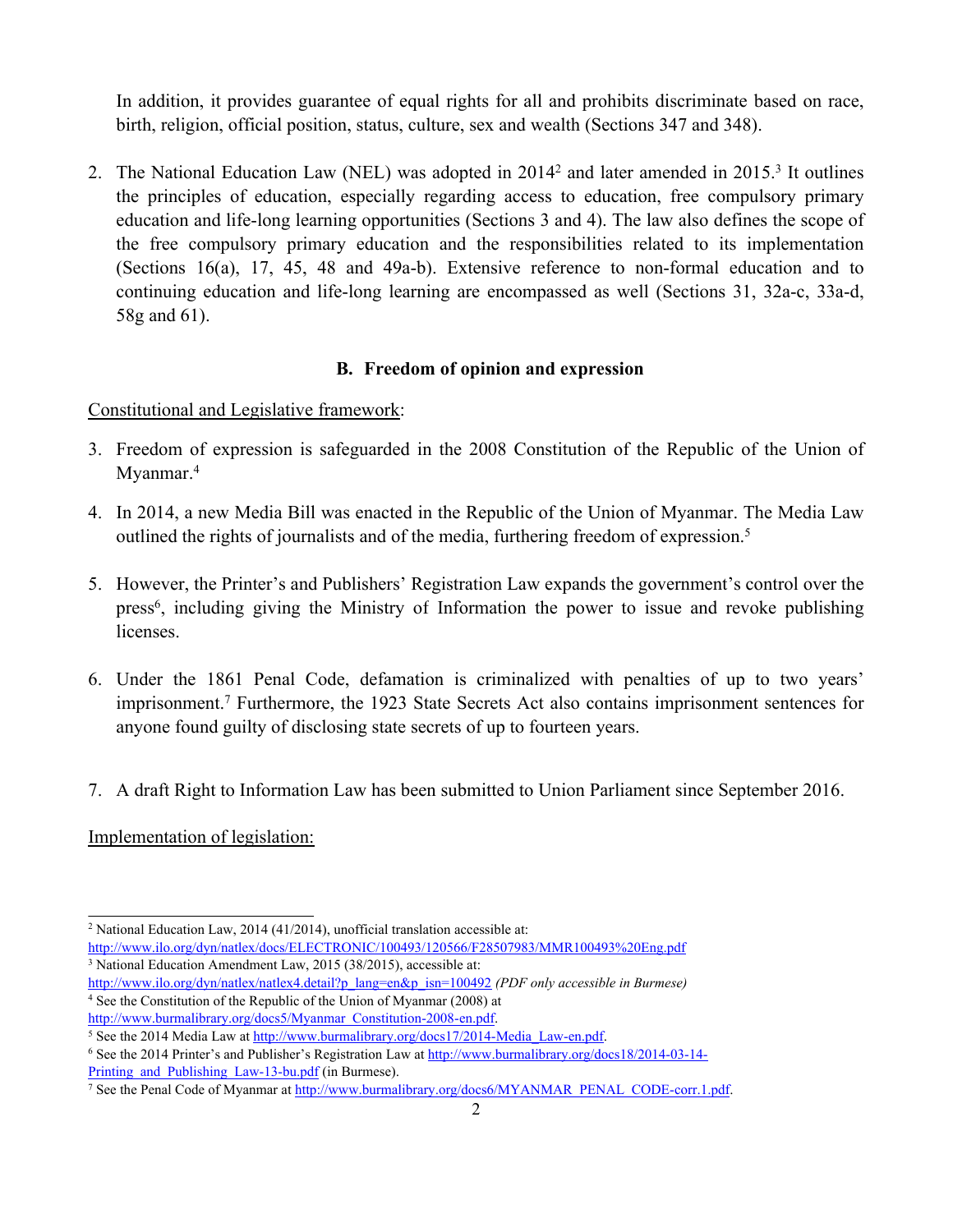8. The 2015 Broadcast Law establishes <sup>a</sup> governmen<sup>t</sup> body, known as the Broadcast Council, that can issue and revoke broadcast licenses. The members of the Council are appointed by the President of the Republic of the Union of Myanmar. 8

# Safety of journalists:

9. Between 2008 and 2019, UNESCO recorded the killing of Kenji Nagai, a Japanese journalist.<sup>9</sup> The Director-General of UNESCO condemned the killing and called on the governmen<sup>t</sup> to inform UNESCO, on <sup>a</sup> voluntary basis, of the actions taken to preven<sup>t</sup> impunity and of the status of the judicial inquiries. According to information provided by the Republic of the Union of Myanmar, the judicial investigation of Kenji Nagai'<sup>s</sup> case is currently still ongoing.

# **III. Review and specific recommendations**

# **A. Education**

10. UNESCO has conducted <sup>a</sup> right to education review of the national legal framework of the Republic of the Union of Myanmar in 2017/2018 in light of international legal obligations and political commitments and formulated recommendations to better protect this right.

Legislative, regulatory and policy framework:

- . • The new Child Law No.  $22/2019^{10}$ , enacted on 24 July 2019, preserves children's right to free public primary education, which is also compulsory (section 46) and addresses specifically the rights of children with disabilities to acquire basic education (primary level) or vocational education (sections 51 and 52).
- $\bullet$  In 2015 the Republic of the Union of Myanmar has launched <sup>a</sup> National Education Strategic Plan (NESP)  $2016-2021^{11}$  with the general commitment to achieve, by the end of the  $2020-2021$ financial year, "improved teaching and learning, vocational education and training, research and innovation leading to measurable improvements in student achievement in all schools and educational institutions". To reach this NESP goal, the Ministry of Education has identified and defined nine Transformational Shifts in the following areas: Preschool and kindergarten education, Basic education, Basic education curriculum, Student assessment and examinations, Teacher education and management, Alternative education, TVET, higher education, and Management capacity development and quality assurance.

Free and compulsory education

. In the Republic of the Union of Myanmar, the legal framework refers alternatively to "compulsory basic education" (section 366 of the Constitution), and "free and compulsory primary education" (section 17 of the NEL) which might lead to different interpretations of the level covered by

<sup>9</sup> See the public condemnation made by the UNESCO Director General at [http://www.unesco.org/new/en/communication-and](http://www.unesco.org/new/en/communication-and-information/freedom-of-expression/press-freedom/unesco-condemns-killing-of-journalists/countries/myanmar/)[information/freedom-of-expression/press-freedom/unesco-condemns-killing-of-journalists/countries/myanmar/](http://www.unesco.org/new/en/communication-and-information/freedom-of-expression/press-freedom/unesco-condemns-killing-of-journalists/countries/myanmar/)

<sup>&</sup>lt;sup>8</sup> See the bill at <https://www.president-office.gov.mm/?q=hluttaw/law/2015/09/01/id-10426>

<sup>10</sup> Child Law No. 22/2019, accessible at <https://www.burmalibrary.org/sites/burmalibrary.org/files/obl/2019-07-23-PH-Act22-bu.pdf> <sup>11</sup> National Education Strategic Plan (NESP) 2016-2021, accessible at

[https://planipolis.iiep.unesco.org/sites/planipolis/files/ressources/myanmar\\_nesp-english\\_summary.pdf](https://planipolis.iiep.unesco.org/sites/planipolis/files/ressources/myanmar_nesp-english_summary.pdf)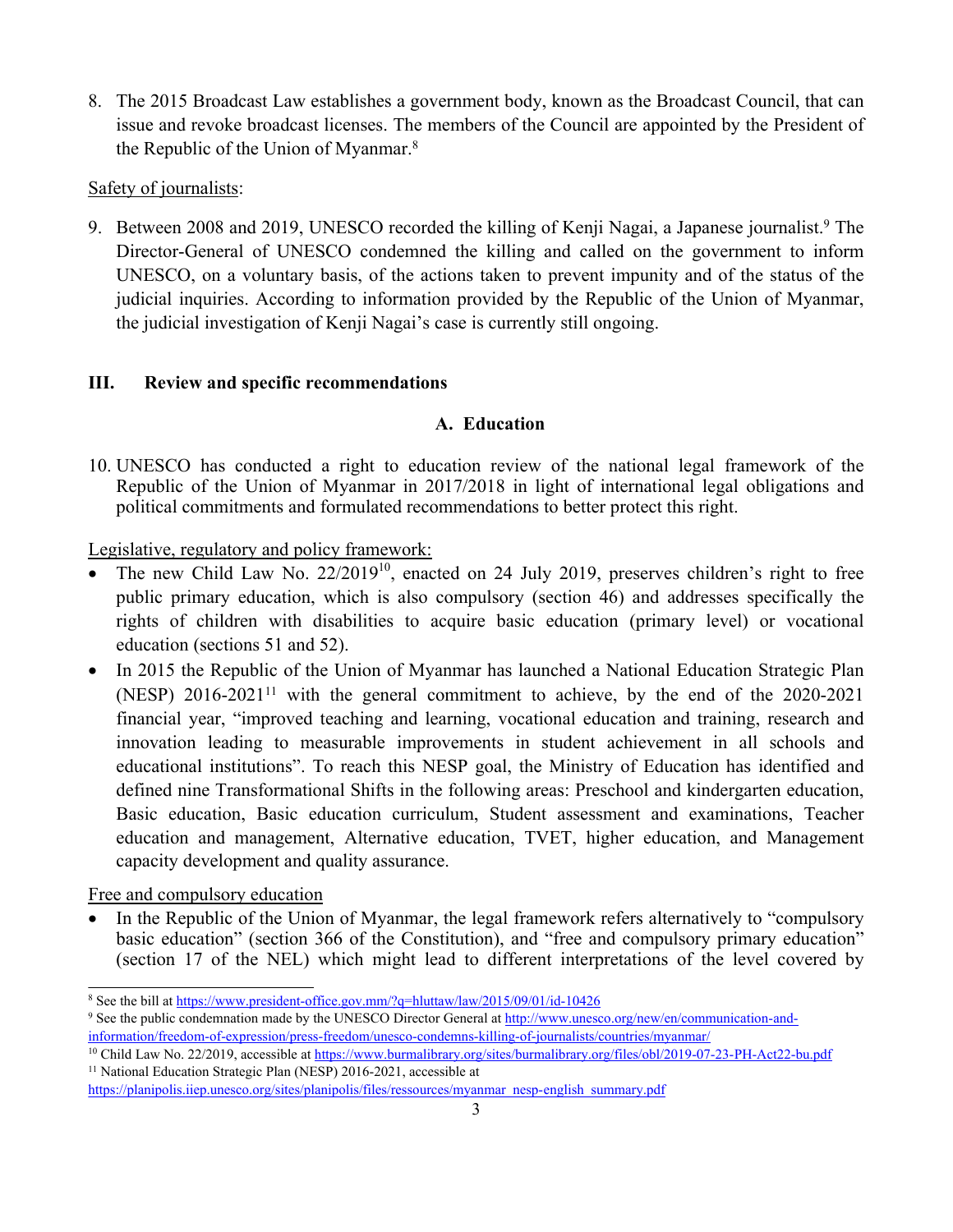compulsory schooling. Further, according to the latter section, free and compulsory education shall be expanded in successive stages. The Education 2030 Agenda calls on states to pu<sup>t</sup> in place policies and legislation that guarantee 12 years of free, publicly funded, inclusive, equitable, quality primary and secondary education, of which at least nine years are compulsory for all children, leading to relevant learning outcomes.<sup>12</sup> Further pre-primary education is neither free nor compulsory as encouraged by the Education 2030 Framework for Action $^{13}$ .

#### Minority groups

- 0 According to <sup>a</sup> recent UN report, access to education is limited, with reports of Rohingya children in Central Rakhine being prevented from attending the formal education system because of the combination of movement restrictions and the lack of schools. 14 Likewise, the governmen<sup>t</sup> structures specific to northern Rakhine State, with the border guard police holding both security and administrative authority over the townships with predominantly Rohingya populations, has resulted in myriad local orders restricting freedom of movement, including access to education. 15
- $\bullet$  Recently, Marzuki Darusman, head of the UN Independent International Fact-finding mission on Myanmar, informed the General Assembly that "the treatment of some 600,000 Rohingya remaining in Rakhine State is largely unchanged. Their situation has worsened, as they endure another year subjected to discrimination, segregation, movement restrictions and insecurity, without adequate access to livelihoods, land, basic services, including education and health care, or justice  $\ldots$  "16.

#### Child labour

• According to article 48 of the Children's Rights Act (Union Parliament Law No. 22, 2009)<sup>17</sup>, the minimum age of employment is 14 which is premature<sup>18</sup> and could interfere with the child's right to education.

#### **Specific recommendations:**

- 11. The Republic of the Union of Myanmar should be encouraged to:
	- Ratify the Convention against Discrimination in Education
	- $\bullet$  Submit regularly comprehensive national reports for the periodic consultations on UNESCO'<sup>s</sup> education-related standard-setting instruments, and notably on the Recommendation against

[ny.un.org/doc/UNDOC/GEN/N19/075/79/PDF/N1907579.pdf?OpenElement](https://documents-dds-ny.un.org/doc/UNDOC/GEN/N19/075/79/PDF/N1907579.pdf?OpenElement)

<sup>&</sup>lt;sup>12</sup> Education 2030 Framework for Action. para. 34, accessible at: <https://unesdoc.unesco.org/ark:/48223/pf0000245656>

<sup>13</sup> Ibid, para. 6 and 36.

<sup>&</sup>lt;sup>14</sup> Human Rights Council, Sexual and gender-based violence in Myanmar and the gendered impact of its ethnic conflicts, Doc. A/HRC/42/CRP.4, August 2019, para. 59, accessible at: [https://www.ohchr.org/Documents/HRBodies/HRCouncil/FFM-](https://www.ohchr.org/Documents/HRBodies/HRCouncil/FFM-Myanmar/sexualviolence/A_HRC_CRP_4.pdf)[Myanmar/sexualviolence/A\\_HRC\\_CRP\\_4.pdf](https://www.ohchr.org/Documents/HRBodies/HRCouncil/FFM-Myanmar/sexualviolence/A_HRC_CRP_4.pdf)

<sup>&</sup>lt;sup>15</sup> Concluding observations on the report of Myanmar submitted under the exceptional reporting procedure, UN Committee on the Elimination of Discrimination against Women, March 2019, accessible at [https://documents-dds-](https://documents-dds-ny.un.org/doc/UNDOC/GEN/N19/075/79/PDF/N1907579.pdf?OpenElement)

<sup>&</sup>lt;sup>16</sup> UN Independent International Fact-Finding Mission on Myanmar calls on UN Member States to remain vigilant in the face of the continued threat of genocide, 23 October 2019, accessible at

<https://www.ohchr.org/EN/NewsEvents/Pages/DisplayNews.aspx?NewsID=25197&LangID=E> (accessed on the 30/01/2020) <sup>17</sup> <https://www.mlis.gov.mm/mLsView.do?lawordSn=13100>

<sup>18</sup> See Article 2 of the ILO Minimum Age Convention <sup>n</sup>°138 (1973)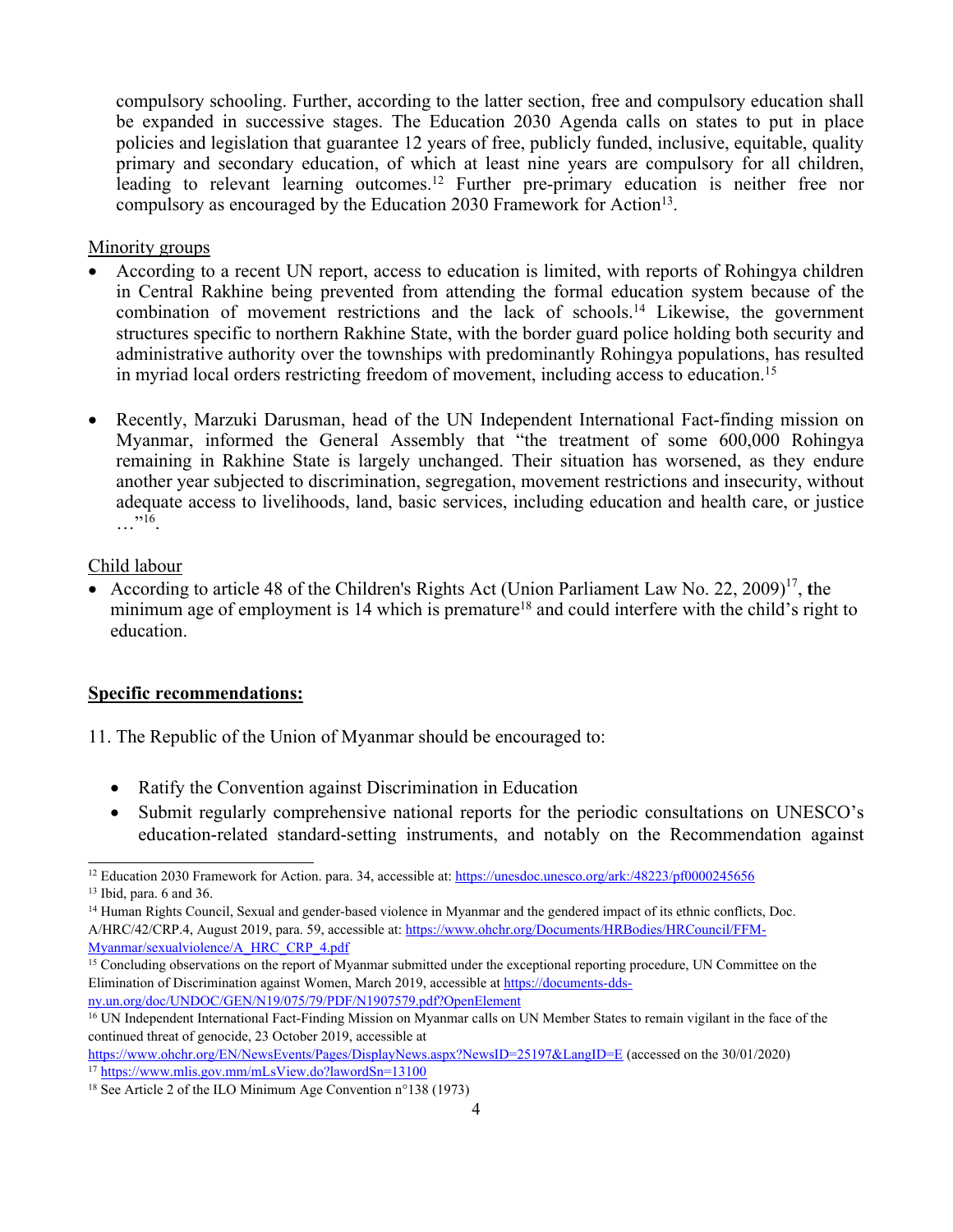Discrimination in Education in the framework of the  $10<sup>th</sup>$  Consultation<sup>19</sup>

- Consider ensuring at least 9 years of free and compulsory education and progressively expand free education to 12 years
- Consider introducing at least one year of free and compulsory pre-primary education
- Ensure that Rohingya children may travel safely and freely to obtain access to health care, education and places of livelihood
- Consider increasing the minimum age of employment to 15 years ensuring that it is aligned with the end of compulsory education
- Share with UNESCO any relevant information to update its country profile on UNESCO's Observatory on the Right to Education<sup>20</sup>
- Consider signing the Safe Schools Declaration and take all necessary measures to protect schools from attack and to preven<sup>t</sup> the use of schools for military purposes.

#### **B. Freedom of opinion and expression**

- 12. The Republic of the Union of Myanmar is encouraged to review its laws including Printer'<sup>s</sup> and Publishers' Registration Law so that they are in line with international standards, and to ensure that freedom of opinion and expression are guaranteed in the country.
- 13. The Republic of the Union of Myanmar should ensure that journalists and media workers are able to practice the profession in <sup>a</sup> free and safe environment as par<sup>t</sup> of their fundamental human rights in accordance with international standards. <sup>21</sup> Government is encouraged to investigate all attacks on journalists and media workers, and ensure full implementation of the rule of law.
- 14. The Republic of the Union of Myanmar is encouraged to introduce an access to information law that is in accordance with international standards.<sup>22</sup>
- 15. It is recommended that the Republic of the Union of Myanmar decriminalize defamation, and place it within a civil code that is in accordance with international standards.<sup>23</sup>
- 16. The Government is encouraged to assess the system of supervision of broadcasting sector in order to ensure that this process is transparent and independent.

# **C. Cultural rights**

<sup>19</sup> <https://en.unesco.org/themes/right-to-education/convention-against-discrimination/consultation>

<sup>&</sup>lt;sup>20</sup> <http://www.unesco.org/education/edurights/index.php?action=countries&lng=en>

<sup>&</sup>lt;sup>21</sup> See for example, UN General Assembly Resolution A/RES/68/163 and Human Rights Council Resolution A/HRC/21/12

<sup>&</sup>lt;sup>22</sup> See for example, the Universal Declaration of Human Rights, the International Covenant on Civil and Political Rights (ICCPR), the recommendations of the 2000 Report of the UN Special Rapporteur on Freedom of Opinion and Expression, the 1981; 2002 Recommendation of the Committee of Ministers of the Council of Europe, the 2002 African Commission on Human and Peoples' Rights Declaration of Principles of Freedom of Expression in Africa and the 2000 Inter-American Commission on Human Rights' Declaration of Principles of Freedom of Expression.

<sup>&</sup>lt;sup>23</sup> See for example, General Comments No 34. of the International Covenant on Civil and Political Rights (ICCPR), 2006 Recommendation of the 87<sup>th</sup> Session Human Rights Committee, the recommendations of the UN Special Rapporteurs on the Right to Freedom of Opinion and Expression, and Resolution 1577 (2007) of the Parliamentary Assembly of the Council of Europe.